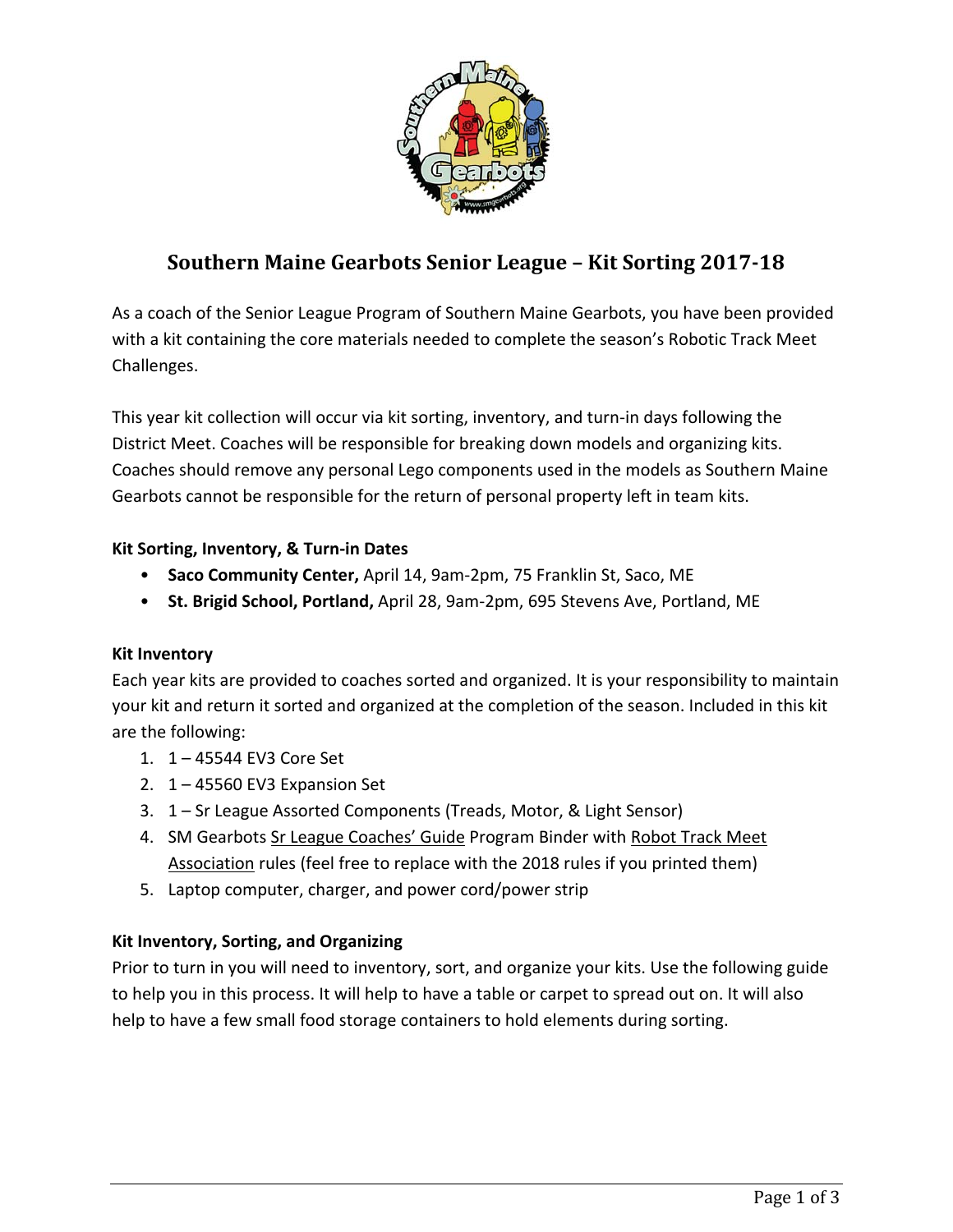## **Sorting the EV3 Core and Expansion Sets**

Our sorting guide is based on years of sorting sets. Plan to spend about three hours in a single block of time and working without interruptions. A detail oriented helper will reduce this time, perhaps even cutting it in half.

#### **What you need**

Gather the following together before you start. This will help you move along without interruption. Copies of the EV3 Core Set and EV3 Expansion Set (EV3 45544 & 45560 Insert Cards) and the Extra Elements (Assorted Component Inventory sheet) may be downloaded from http://www.smgearbots.org/coach‐resources/.

- Pen/Scratch paper
- **EV3 45544 & 45560 Insert Cards** (PDF) (for element placement in Sets)
- **45544 EV3 Core Inventory sheet** (PDF) (for element names/counts)
- **45560 EV3 Expansion Set Inventory sheet** (PDF) (for element names/counts)
- **Assorted Component Inventory sheet** (PDF)

### **Step‐by‐step Sorting Guide**

#### Step One: Break Down Robots

- Separate all elements. Little fingers are a big help with this!
- Remove top trays from both tubs, place to the side but DON'T empty them!
- Empty bottom tubs.

#### Step Two: Sort by Type

- Sort wheels, panels, tracks, gears, beams, axles, pins, and other elements into separate piles by type.
- Place pins/axles/other elements onto the tub lids to keep them contained.
- Sort piles by size/shape/type.

# Step Three: Inventory and Organize Tub Bottom

- Using the Insert Cards PDFs, sort the EV3 Core and Expansion Set tub bottoms.
- The EV3 Core Set should go in the tub that has the Robot on it.
- The EV3 Expansion set should go in the tub that has the pile of elements on it.
- Using scrap paper OR the EV3 Inventory sheets, keep track of missing elements by name and number. This will allow us to add back missing elements for next season.
- The EV3 Core Set has two items that are not shown on the Insert Card. These are the EV3 Backplate and the AC Charger. These should both go in the EV3 Core Set tub bottom.